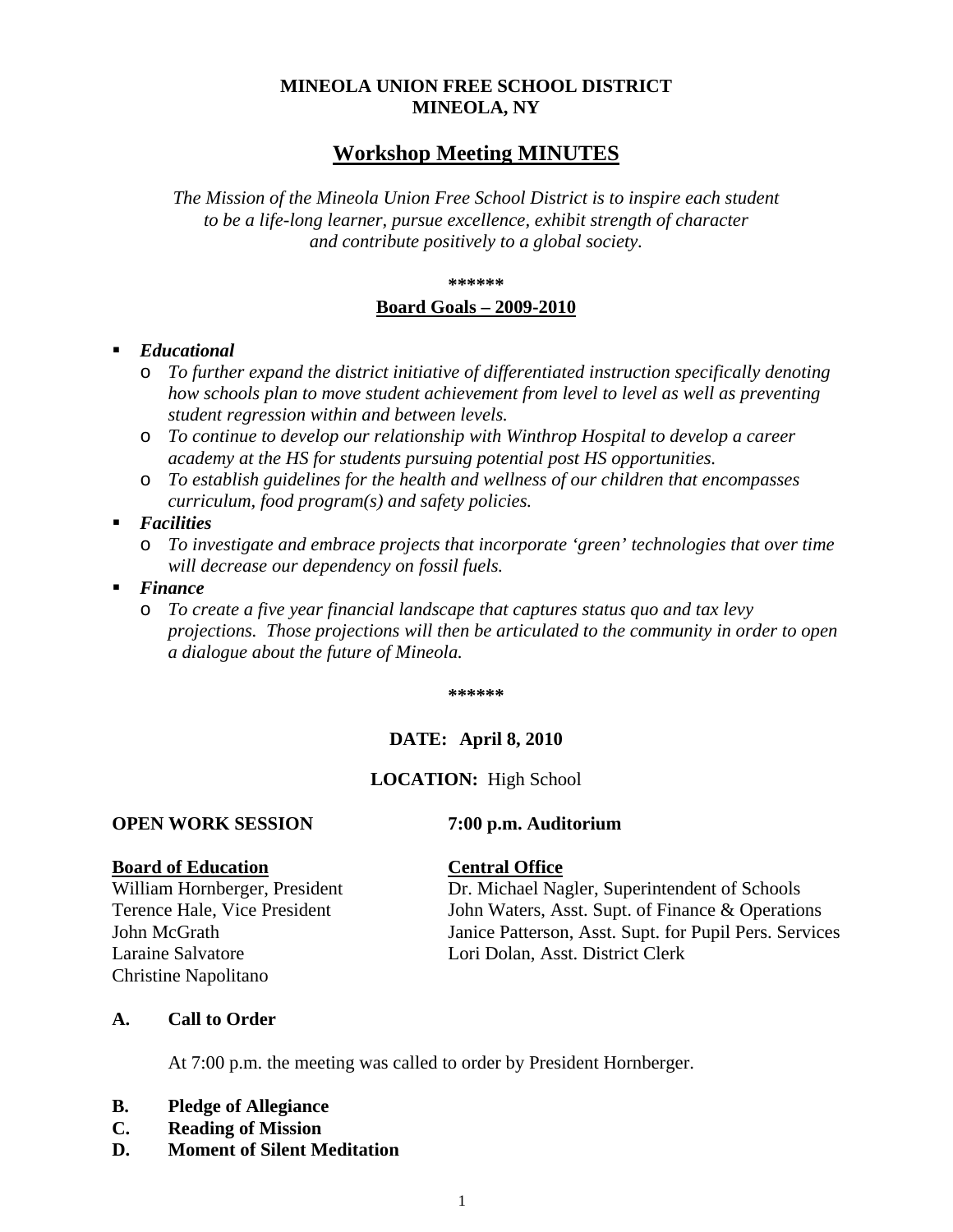## **E. Dais & Visitor Introductions**

## **F. Old Business**

### **1. Tentative Adoption of the 2010-2011 Educational Plan and Budget**

**RESOLUTION #59 - BE IT RESOLVED** that the Mineola Board of Education approves the Tentative Adoption of the 2010-2011 Education Plan and Budget in the amount of \$ revisions.

| <b>Motion:</b> | Laraine Salvatore    |
|----------------|----------------------|
| Second:        | Christine Napolitano |

Discussion: The Superintendent of Schools stated that at the last Budget Presentation Meeting, we were off from our goal of a 2.5% tax levy by about \$240,000, and that he had suggested taking it out of the capital reserve line, but the Board wanted it found elsewhere, and that Jack Waters would explain the new numbers and where we found them. Mr. Waters stated that we were able to cut another \$120,000 from the salaries and benefits line and reduced contractual obligations and utilities by \$116,000. This resulted in a budget of roughly \$8.1 million, and increase from last year of \$900,000 and a budget to budget increase of 1.12%. Mr. Waters further stated that there is an increase in salaries from 2009-10 of \$900,000. There is also an increase in the benefits line of \$900,000, 90% of which is due to increased pension and health costs. Mr. Waters then explained the progression of the tentative budget presentations, now at a tentative budget of \$80,128,573, budget to budget increase is 1.12% and the tax levy is 2.50%. Mr. Waters stated that should the May budget and subsequent June budget both fail, we would have to go to a contingent budget, and that this year a contingent budget increase is 0%. This would mean reducing the budget by \$889,332. Due to a reduction in state aide and other revenues, this would still result in a tax increase to taxpayers.

Mr. McGrath arrived at 7:10 p.m.

A motion was made to amend Resolution #59 as follows:

**RESOLUTION #59 - BE IT RESOLVED** that the Mineola Board of Education approves the Tentative Adoption of the 2010-2011 Education Plan and Budget in the amount of \$80,128,573, as submitted or, if necessary, with revisions.

| <b>Motion:</b> | Terence Hale      |
|----------------|-------------------|
| <b>Second:</b> | Laraine Salvatore |

The Board then voted on Resolution #59 as amended.

**Passed:** Yes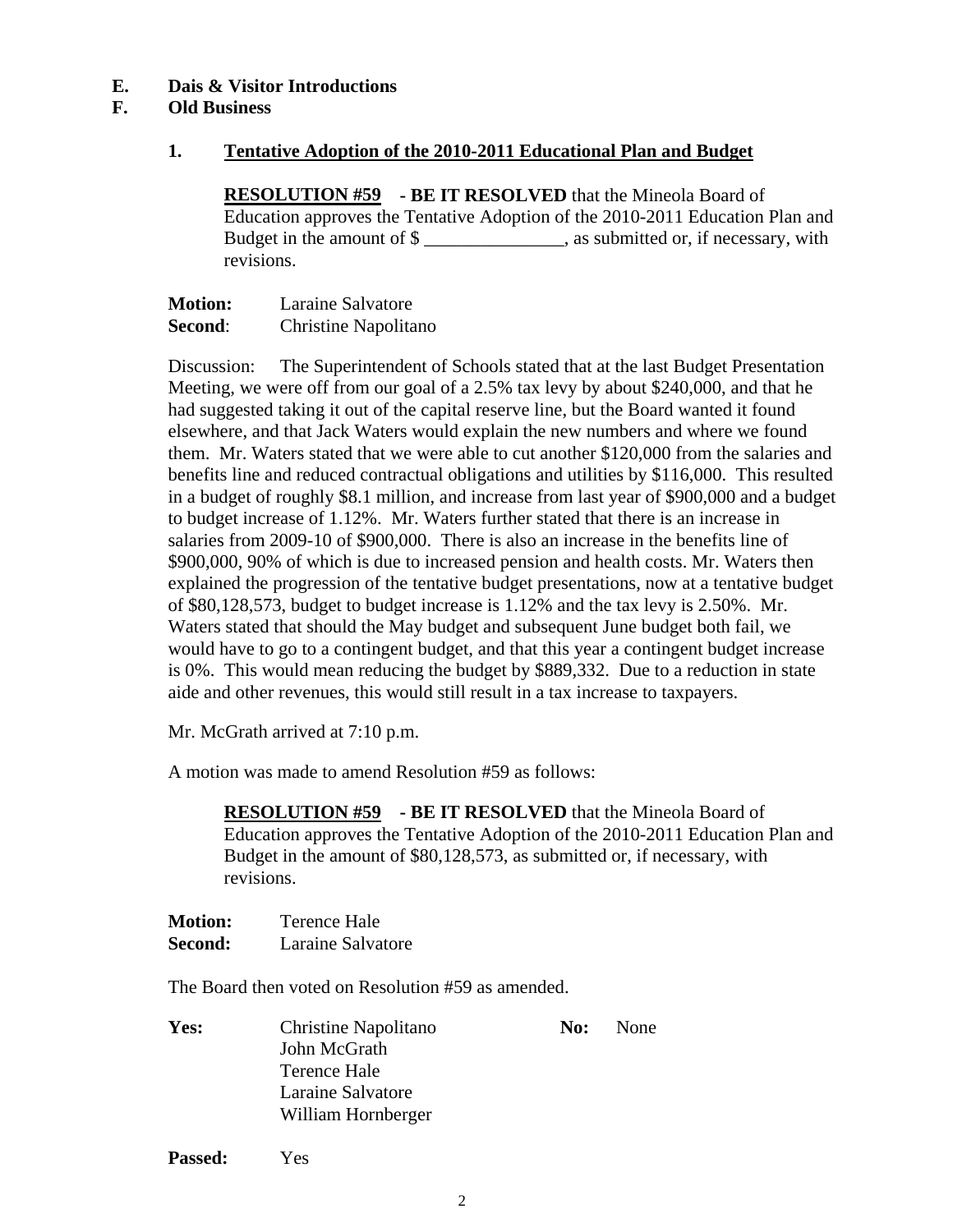### **2. Acceptance of Internal Auditor's Audit of Payroll Report**

**RESOLUTION #60 – BE IT RESOLVED** that the Board of Education accepts the Internal Auditor's (Coughlin, Foundotos, Cullen & Danowski, LLP) Audit of Payroll Report of March 18, 2010 and directed it be placed on file.

| плоцон.<br>Second: | Lafanic Dafvatore<br>Terence Hale                                               |     |                                             |
|--------------------|---------------------------------------------------------------------------------|-----|---------------------------------------------|
| Yes:               | Christine Napolitano<br>Laraine Salvatore<br>Terence Hale<br>William Hornberger | No: | <b>None</b><br><b>Abstain:</b> John McGrath |

Passed: Yes

### **G. New Business**

#### **1. Capital Reserve Fund Proposition**

**Motion:** Laraine Salvatore

**RESOLUTION #61 – WHEREAS,** the Board of Education of the Mineola Union Free School District ("Board") has determined that there is a need to create a capital reserve fund to cover, in whole or in part, the cost of future capital improvements, renovations and/or alterations of School District facilities; and

WHEREAS, the Board desires that a proposition be presented to the voters of the School District authorizing the establishment of a capital reserve fund;

NOW, THEREFORE, BE IT RESOLVED, that the Board hereby authorizes and directs that the following proposition be placed before the voters of the Mineola Union Free School District at the Annual District Meeting to be held between the hours of 6:00 a.m. and 9:00 p.m. on May 18, 2010, at the several polling places heretofore established within the District; and that the District Clerk be hereby authorized and directed to give notice of such proposition to be voted at said Annual District Meeting by publishing a notice thereof, four times within the seven (7) weeks next preceding the district election, the first publication to be at least forty-five (45) days before the election, and to have the necessary ballot labels printed for said vote in the form corresponding as nearly as may be with the requirements of the Education Law and the provisions of the voting machine rules of this school district:

BE IT RESOLVED, that the Board of Education of the Mineola Union Free School District ("District"), is hereby authorized to establish a capital reserve fund, known as the "Mineola UFSD Capital Reserve Fund," in accordance with the provisions of Education Law section 3651, for the purpose of funding future district wide improvements, renovations and/or alterations, including but not limited to construction, renovation, improvement, alteration and/or replacement of district wide facilities and property, capital improvements related to changes in future enrollment, other infrastructure improvements and similar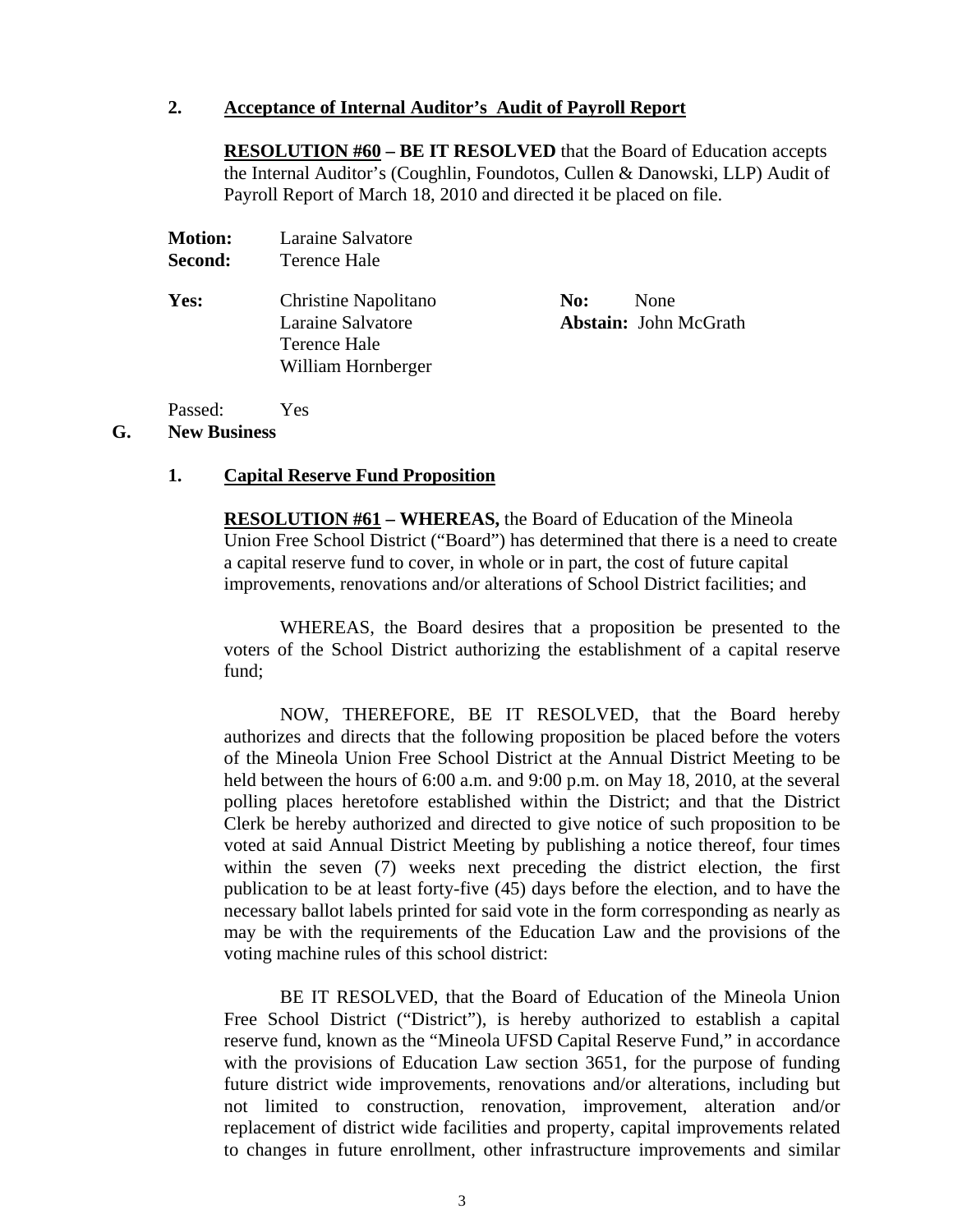projects, and associated or incidental work, services and expenses. Such Capital Reserve Fund shall be for a probable term of ten (10) years and will commence on June 30, 2010 and expire on June 30, 2020. The Capital Reserve Fund will be capitalized in a total amount not to exceed five (5) million dollars (\$5,000,000), plus interest, during the term of the fund. The source of the funding of the Capital Reserve fund will be an annual transfer of surplus money, if any, from the District's General Fund's unappropriated fund balance as may be available as of the end of each fiscal year from June 30, 2010 through and including June 30, 2019, and any other sources permitted by law.

| <b>Motion:</b><br>Second: | Terence Hale<br>Christine Napolitano                                                            |     |      |
|---------------------------|-------------------------------------------------------------------------------------------------|-----|------|
| Yes:                      | Christine Napolitano<br>John McGrath<br>Terence Hale<br>Laraine Salvatore<br>William Hornberger | No: | None |

**Passed:** Yes

**Passed:** Yes

#### **2. Proposition - Voting on Board Members**

**RESOLTUION #62 – BE IT RESOLVED** that the Board of Education approves the placement of the following proposition on the ballot at the District's annual district election to be held May 18, 2010:

"Resolved, that in all subsequent elections for members of the Board of Education, voting shall be "at large," rather than for specific vacancies, with the candidate(s) receiving the highest number of votes being elected to the Board."

| <b>Motion:</b><br><b>Second:</b> | Terence Hale<br>Laraine Salvatore                                                               |     |      |
|----------------------------------|-------------------------------------------------------------------------------------------------|-----|------|
| Yes:                             | Christine Napolitano<br>John McGrath<br>Terence Hale<br>Laraine Salvatore<br>William Hornberger | No: | None |

# **3. BOCES Cooperative for Transportation Services**

**RESOLUTION #63 – BE IT RESOLVED** that the Mineola Board of Education approves the participation of the Mineola School District in the following: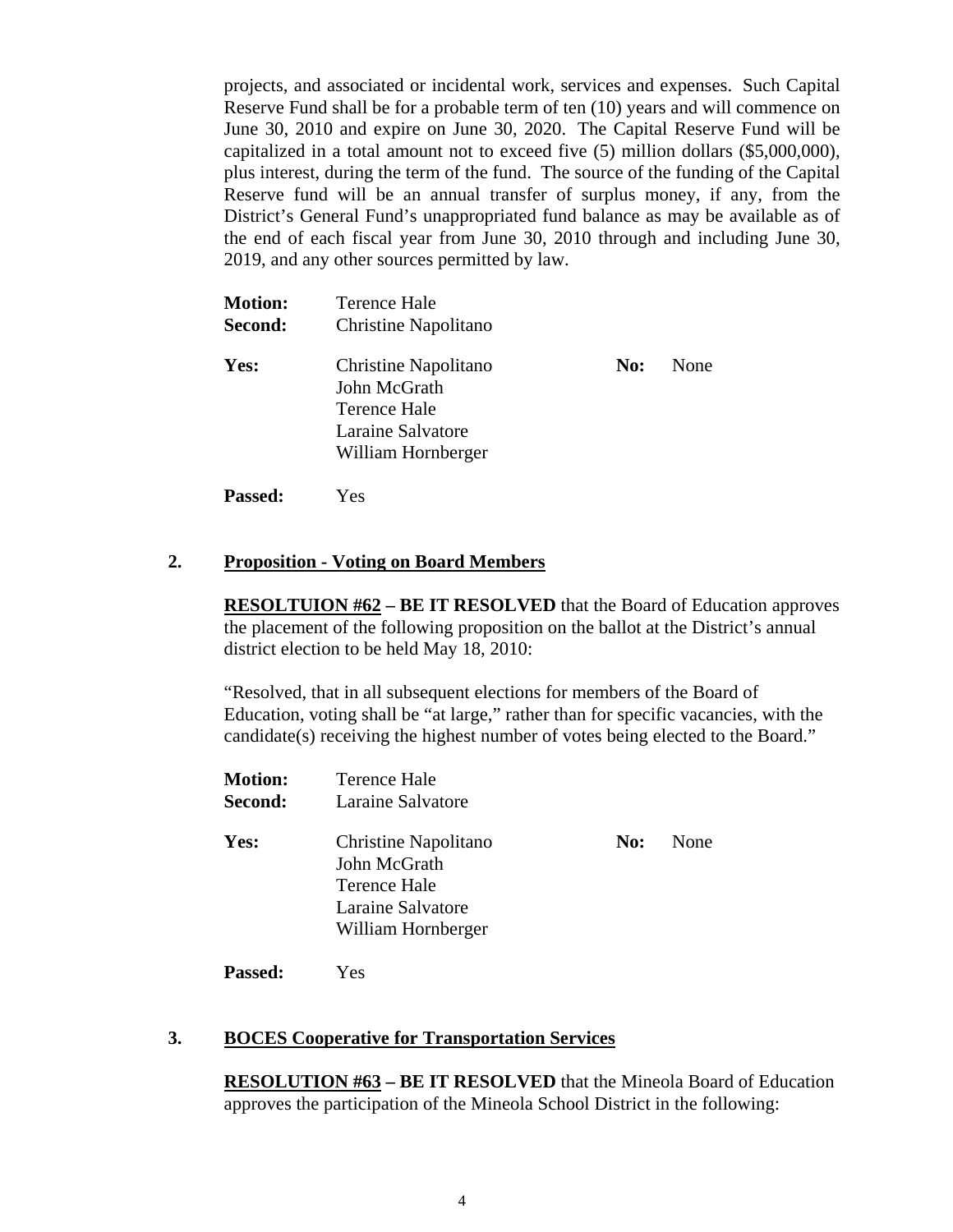WHEREAS, a number of public school districts in Nassau County wish to jointly solicit proposals, together with the Nassau Board of Cooperative Educational Services ("BOCES") for pupil transportation services for the 2010-2011 school year (and any renewal period) in accordance with the applicable provisions of General Municipal Law;

WHEREAS, the public school districts and the BOCES have agreed to form a Cooperative (the "Cooperative") for this purpose;

WHEREAS, the School District, is desirous of participating in the Cooperative for joint solicitation of proposals for pupil transportation services as authorized by General Municipal Law, Section 119-0 in accordance with the terms and conditions of the Inter-Municipal Cooperative Transportation Agreement attached hereto; and,

NOW THEREFORE BE IT RESOLVED that the Board of Education authorizes the School District to participate in the Cooperative.

BE IT FURTHER RESOLVED that the Board of Education hereby approves the Inter-Municipal Cooperative Transportation Agreement attached hereto and authorizes the Board President to execute the Agreement on behalf of the Board of Education.

| <b>Motion:</b><br>Second: | Laraine Salvatore<br>Christine Napolitano                                                       |     |      |
|---------------------------|-------------------------------------------------------------------------------------------------|-----|------|
| Yes:                      | Christine Napolitano<br>John McGrath<br>Terence Hale<br>Laraine Salvatore<br>William Hornberger | No: | None |
| <b>Passed:</b>            | Yes                                                                                             |     |      |

### **H. Consensus Agenda**

- 1. Abolishment of Positions
	- a. That the Board of Education approves the abolishment of three Groundsman positions and one Maintainer position effective June 30, 2010.
- 2. Appointments
	- a. That the Board of Education approves the appointment of Nancy Jones to the position of 5 hour Bus Driver, to replace Joan Selvin, effective April 5, 2010; salary will be Step 1, \$21,819.00, probationary period, 26 weeks.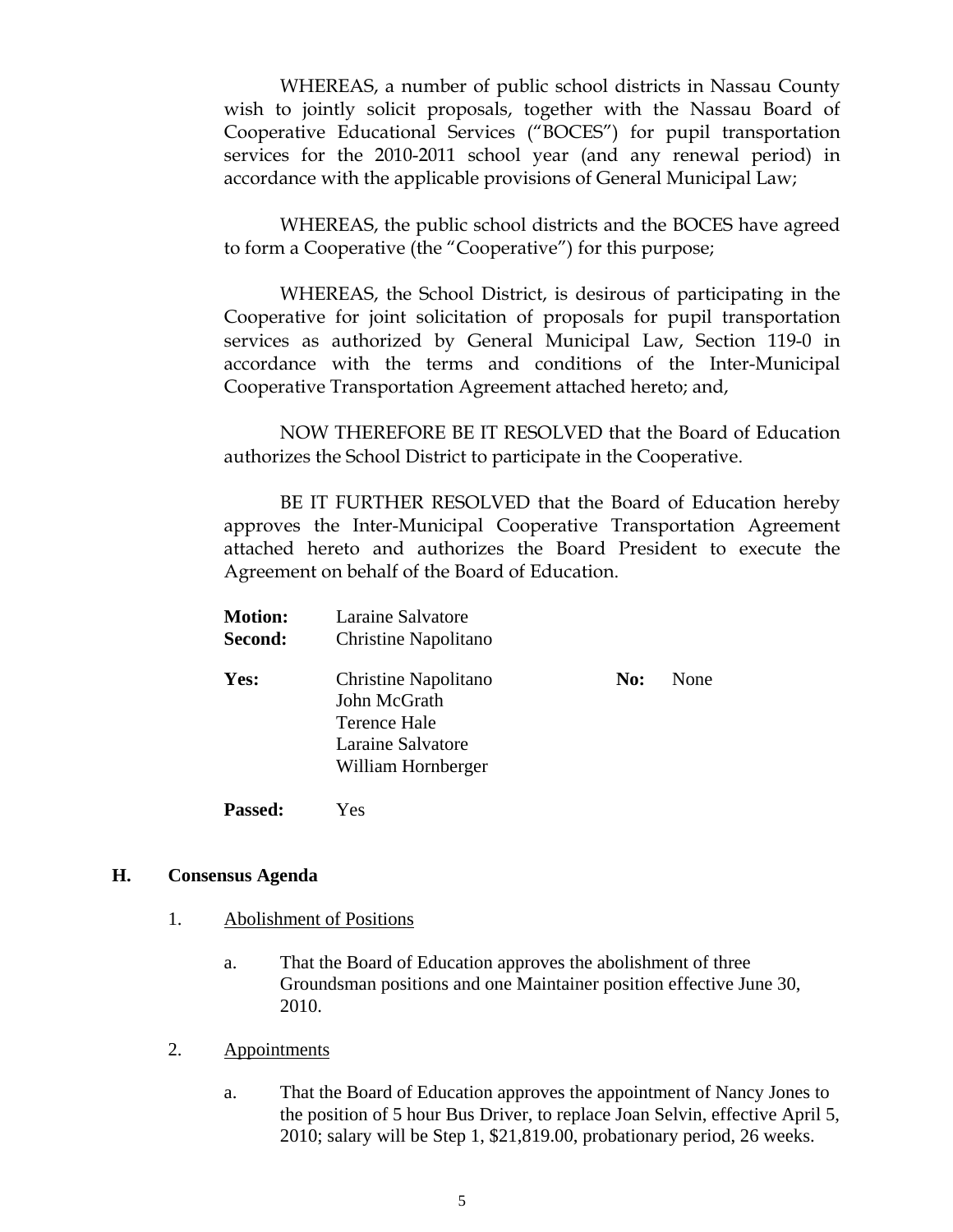**RESOLUTION #64 – BE IT RESOLVED** that the Board of Education approves the Consensus Agenda Items H.1.a. through H.2.a. as presented.

| <b>Motion:</b><br>Second: | Laraine Salvatore<br>Terence Hale                                                               |     |      |
|---------------------------|-------------------------------------------------------------------------------------------------|-----|------|
| Yes:                      | Christine Napolitano<br>John McGrath<br>Terence Hale<br>Laraine Salvatore<br>William Hornberger | No: | None |

**Passed:** Yes

Discussion: Mr. Hornberger stated that at the last Board of Education meeting, there was a request from a community member for the Board to reach out to Union Presidents to offer them an opportunity to speak at this meeting. Mr. Hornberger received responses from all Unions declining to speak this evening, adding that they expressed that they would like to keep negotiations in the private realm, as is their right.

## **I. Superintendent's Reports**

- Q&A Session regarding the 2010-2011 Budget
- Finance Committee Presentation

Discussion: The Superintendent of Schools introduced Kathy Darmstadt of the Finance Committee who was presenting a report to the Board of Education on the 2010-11 Proposed Budget and Expected 2009-10 Surplus Usage. Mrs. Darmstadt began the presentation by stating that before you can begin to analyze a budget, there are certain budget assumptions: no replacement of retirees, no anticipated changes to Special Ed, BOCES budget reduced, bus lease vs. purchase, TRS, ERS and Health Costs increase. She stated that they then look at the actual numbers and take what they think will be the year end results of the 2009-20 budget, anticipating a surplus of \$1,326,000. Mrs. Darmstadt then reviewed the major budget components: contractual increases, fringe benefits and salaries, stating that normally the salary line would show bigger jumps of 5% from year to year, but that because of reductions, the salary line has remained flat. However, fringe benefits show a wider range over the last three years. With regard to an analysis of non-tax revenues, Mrs. Darmstadt stated that as outside revenues go down, taxes must go up, assuming that spending remains the same. Mrs. Darmstadt stated that the Board of Education had asked for a recommendation on how to use the projected \$1.3 million surplus, which was derived from savings in utilities, Health Insurance, Tax Anticipation Note Interest and miscellaneous other budget lines. The options suggested by the Finance Committee are to establish and fund a Capital Reserve, fund the Employee Benefits Reserve, Reduce the 2010-11 Tax Levy and further reduce the amount of the Bond Anticipation Note Principal. Mrs. Darmstadt then explained some of the pros and cons of each option, and that the recommendation of the Finance Committee is to increase the undesignated, unreserved fund balance to 4%, fund uncompensated absences to some degree, reduce the Bond Anticipation Note and all decision regarding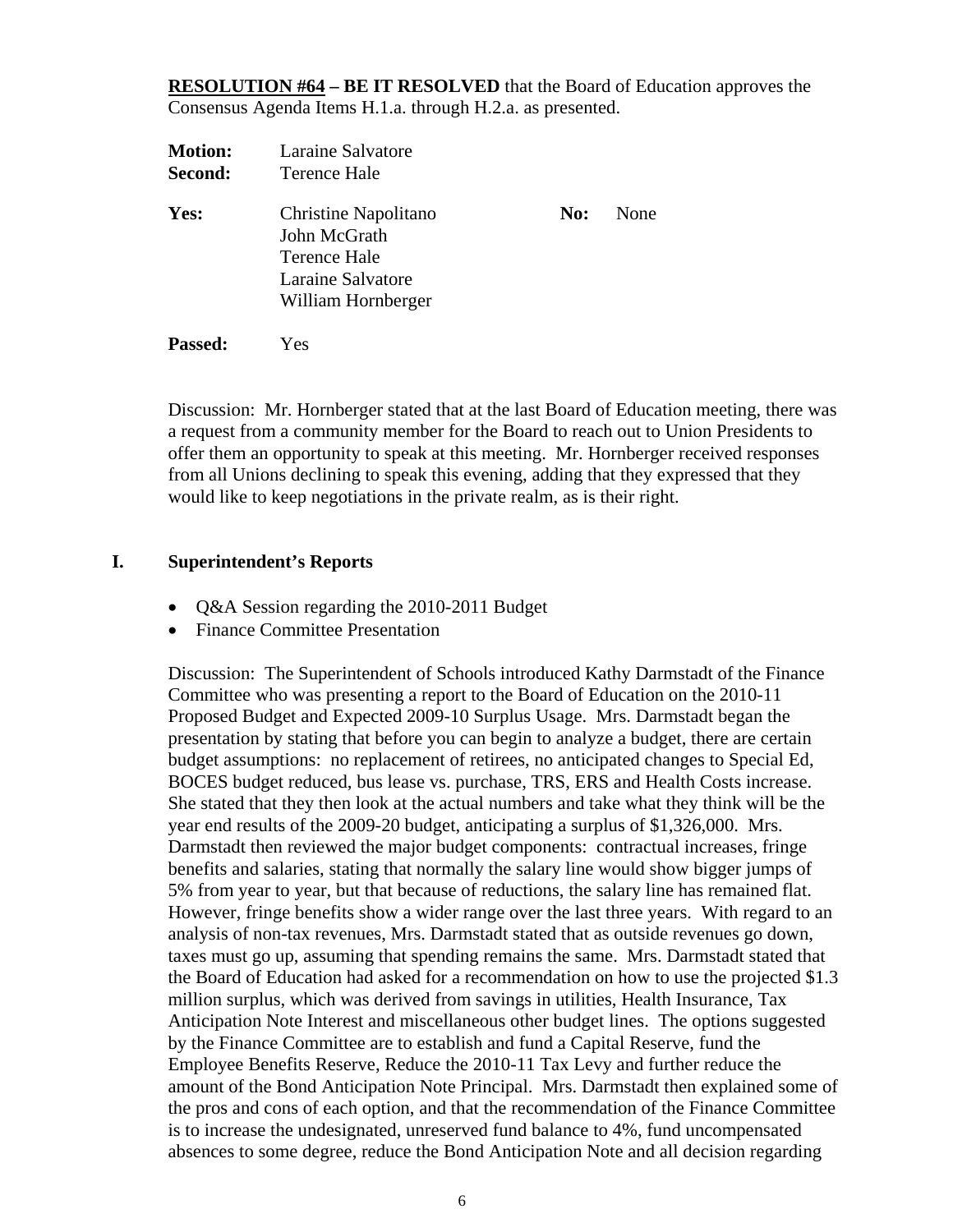the funding of capital reserve are pending voter approval and should be made after the capital needs of the configuration are known. Mrs. Darmstadt stated that the Finance Committee is supportive of the configuration because it enhances program delivery and the district benefits from efficiencies of staff utilization, and that the configuration should take into account maximizing existing building usage and minimizing construction costs. With regard to long term planning, Mrs. Darmstadt stated that closing two schools will mitigate growth in salaries and pension increases, but that these will still outpace cost savings in year three, and cost containment strategies need to be employed. Mrs. Darmstadt then introduced the other members of the Finance Committee: Bryan Bradley, Brian Fallon, Claudia Kessler, Doug Schumacher, Phil Wasserman and Michele Zaransky. Dr. Nagler and Mr. Waters thanked the Committee for their presentation and all of their hard work.

• College Acceptances

Discussion: The Superintendent of Schools stated that one way in which a district looks at its educational success is by the college acceptances, adding that since he was Principal in 2001 there have been many wonderful classes with exceptional college acceptances, but he does not remember one as stand out as this year:

Michael Byrne, Valedictorian – Columbia University, Carnegie Mellon University, Cornell University Michael Escobar – Salutatorian – Columbia University, Dartmouth University, University of Pennsylvania Matthew Yarri – Harvard University, Dartmouth University, University of Pennsylvania Michelle Martins – Iona College – Presidential Scholarship, Northeastern University, St. John's University Rijo Maracheril – St. Bonaventure/George Washington University 8 Year Medical Program Minerva Kim – Johns Hopkins University, Skidmore College, Villanova University

• Community Committee on Consolidation Presentation and Recommendation to the Board of Education

Discussion: The Superintendent stated that the Committee has met every Tuesday evening for the last 5 weeks to grapple with how we should reconfigure our school district. The Superintendent thanked the Committee for their willingness and ability to compromise and work towards an exceptional plan to move forward and introduced Robin Bischoff and Rick Ueland who were presenting the Committee's recommendation. Mrs. Bischoff stated that the Committee is comprised of members from all of the different parent-based organizations throughout the District, Willis PTO, the PTA's, Music Parents and Booster Club, as well as three community members who no longer have children attending school in the district, who also represent the more senior members of the community, and teachers, administrators, staff and the President of the High School Student Organization. Mrs. Bischoff stated that the committee listened to one another's viewpoints, prioritized the main issues and addressed the pros and cons of each issue. Some of the concerns that came up were to keep younger children closed to home, limit transitions, equalize class size, adjust proportions of ESL and Special Ed students, do not pay for construction and leave  $8<sup>th</sup>$  grade at the Middle School and  $5<sup>th</sup>$ grade at the elementary level. The Supervisor of Transportation attended the third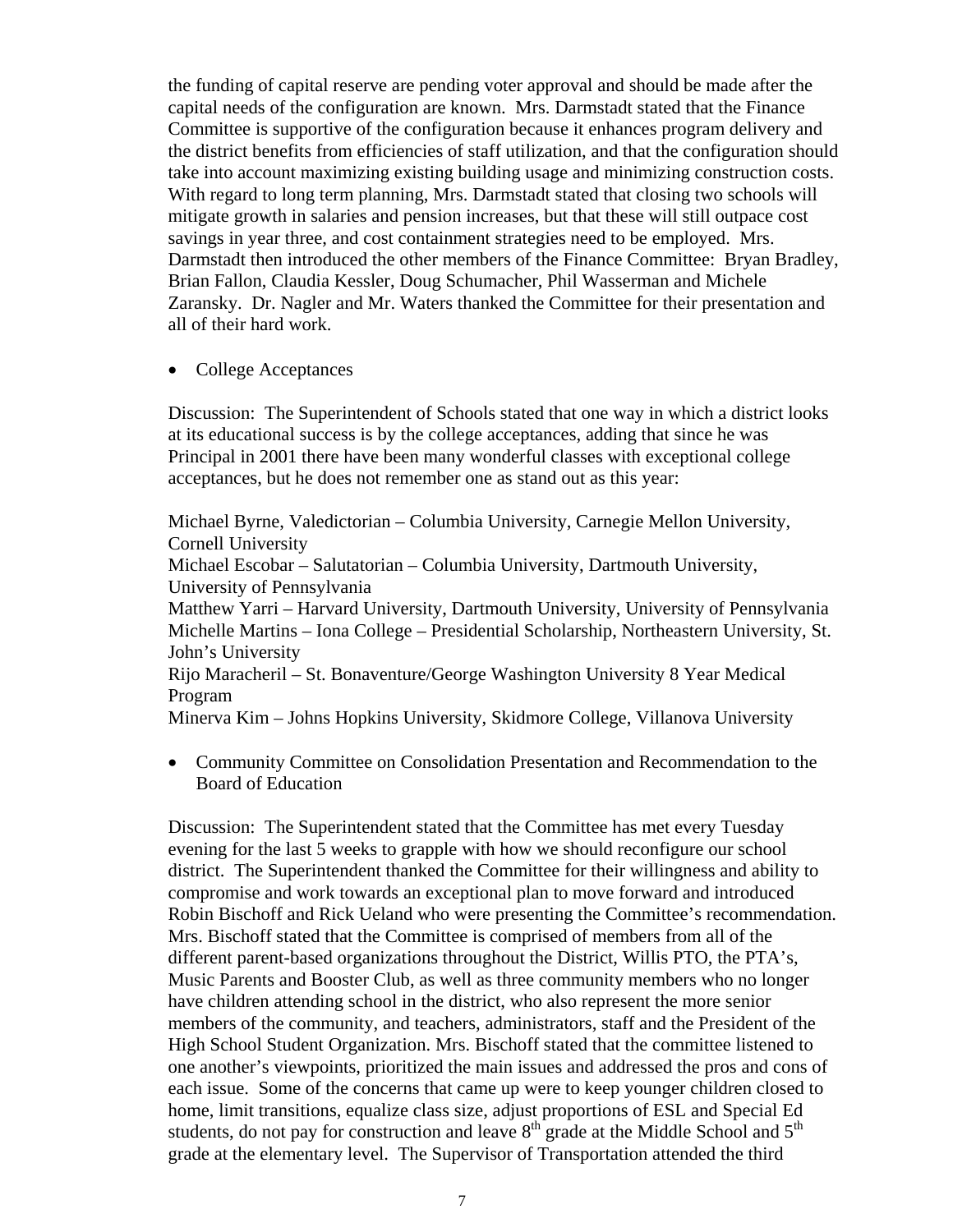meeting to discuss transportation concerns, and the architects attended the fourth meeting to discuss possible construction involved with the configuration options. After the Committee had narrowed the option down to about 12, Transportation put together some numbers with regard to the costs associated with each option. None of the options had a substantial increase in the transportation budget, adding that, by adjusting mileage by as little as ¼ of a mile could greatly impact the budget, and that Jericho Turnpike if the borderline that equally divides the PreK-5 population. At the fourth meeting, the architects presented depictions of what extensions would look like on each building, along with budget estimates and a timeline of up to three years. Rick Ueland then presented the two options that the committee came up with, one with construction, and one without construction. Option one with no construction has PreK-Grade 2 at two schools, one on either side of Jericho Tpke., Grade 3-4 at Jackson Avenue, Grades 5-7 at the Middle School and Grades 8-12 at the High School. In explaining the pros and cons the pros are that this option keeps the youngest children close to home, no construction costs and clustering in grades 3 and forward, and the cons are that the students only have two years in one building, kindergarten classrooms are smaller than what we currently have, and the  $5<sup>th</sup>$  grade is at the Middle School and the  $8<sup>th</sup>$  grade is at the High School. Mr. Ueland then explained Option Two with construction, which also has PreK-Grade 2 at two schools, one on either side of Jericho Tpke., but Grade 3-5 are at Jackson Avenue, Grades 6-8 at the Middle School and Grades 9-12 at the High School. A portion of the lot at Jackson Avenue would have to be used to construct classrooms to accommodate the number of students. Mr. Ueland stated that the pros of this would be that the  $8<sup>th</sup>$  grade is not in the High School,  $5<sup>th</sup>$  grade is not in the Middle School, there would be clustering of grades 3-5 and PreK-2 children would be close to home. The cons are that a bond must be passed, there will be construction noise with students in the building, possible transportation congestion, and smaller kindergarten classrooms. Mr. Ueland stated that the Committee's recommendation to the Board is to proceed with Option Two and prepare a Bond vote for the Fall of 2010, and that although they prefer a High School configuration of 9-12 and a Middle School configuration of 6-8, they believe that both options are educationally sound. He further explained what is involved in construction, stating that there is a SEQRA (State Environmental Quality Review Act) requirement, that the District would need to have a feasibility study done to determine the feasibility of expanding that property. Mr. Ueland stated that there would have to be a Bond vote, and monies can only be commissioned upon approval of a Bond. Next, plans would be drawn, we would go out to bid, award the bid, there would be a construction timeline of approximately 3 years, upon completion of construction a Certificate of Occupancy would be issued and at that time students may use the building, and the cost of the Bond would be approximately \$7 million. As for Bridging the Gap, Mr. Ueland stated that Willis Avenue would close in September 2011. This was decided due to the extensive work hat would have to be done at Willis to accommodate additional grades/students, adding that a playground on the roof was an option that had been discussed. The District would be rezoned to create a PreK-2 at Hampton and a PreK-2 at either Cross or Meadow, adding that the Committee hadn't finalized a decision on which school on the north side would close. He further stated that grades 3-5 would go to Jackson, and that, during the transition period, all 3-5 Jackson and Hampton students would go to Jackson and all 3-5 Meadow and Cross students would go to either Meadow or Cross. In September 2012 or 2013, depending on when final construction is complete, we would close that temporary school and have just one 3-5 building on the north side. He further stated that if the Bond doesn't pass, the Committee recommends going back to Option One, and concluded the presentation.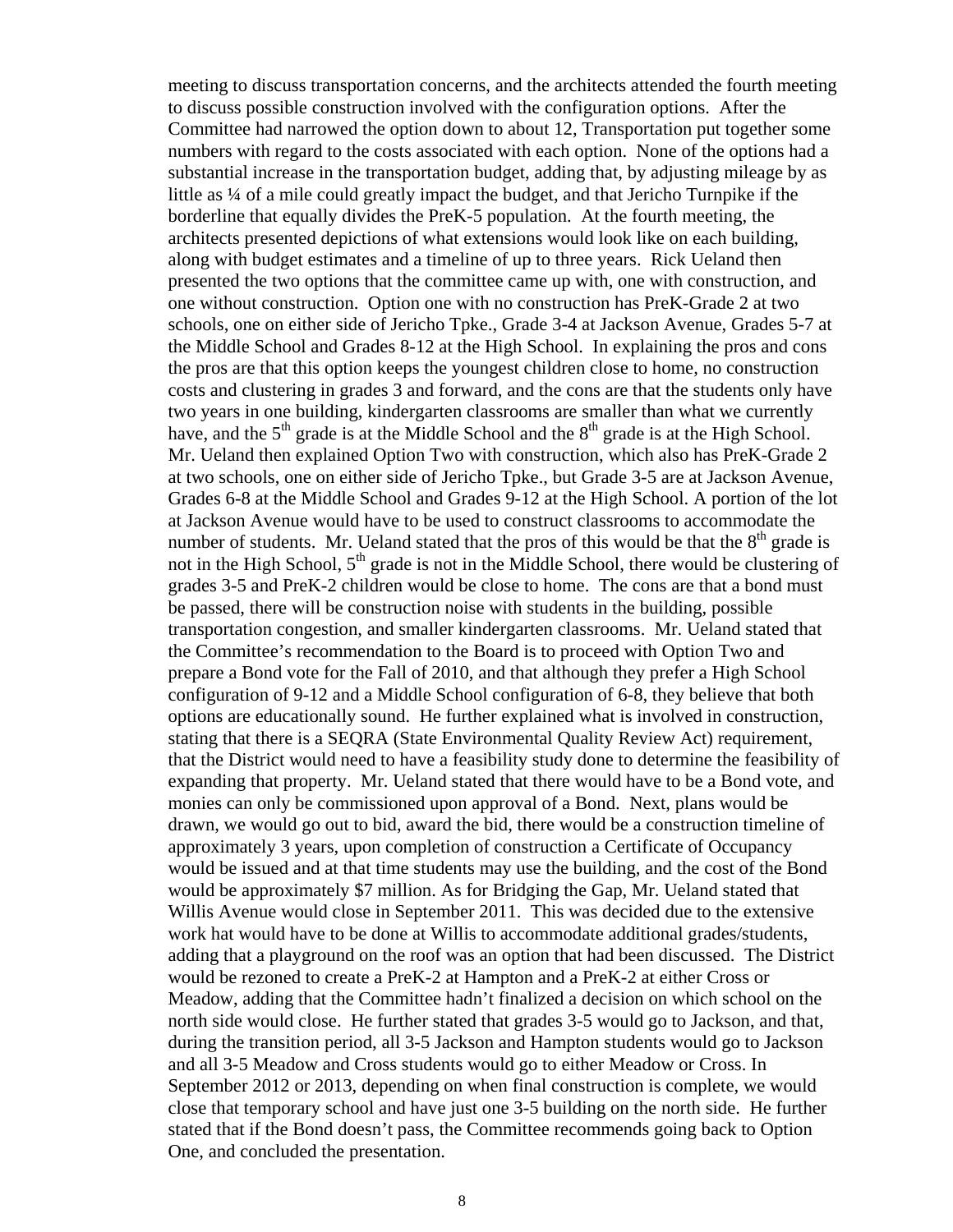Mr. Hornberger thanked the Committee for their time, energy and effort in meeting these past 5 Tuesdays and for putting together their recommendation. Mr. Hale expressed concern regarding the equality of the distribution of ESL students, and the Superintendent responded that we do know where the pockets of ESL students are, specifically in a 6 block area south of Jericho Tpke., so if we wanted to equalize those numbers, using Jericho Tpke. as the dividing line would have to change. Mrs. Salvatore stated that she thought that clustering would save the most money because of equity in class size and allow for collaboration among teachers, and she felt that this was not clustering, and the Superintendent responded that it is not a true cluster, but you are controlling the numbers a lot better, and that the transition piece won out over the clustering piece. Mrs. Salvatore also stated that she remembered that the public seemed very opposed to a North/South configuration and Mr. Ueland responded that the Committee's priority was keeping the young children closer to home and avoiding 2 year clusters. The Superintendent added that it was a compromise and the Committee wanted to come up with a plan where they were listening to everyone. He further stated that the real conversation came down to  $5<sup>th</sup>$ grade in the Middle School and  $8<sup>th</sup>$  grade in the High School, which is why the Committee recommended to go out for a Bond, and let the community vote on it to have the ultimate say on that issue. Mrs. Napolitano inquired as to whether the recommendations were following class guidelines and the Superintendent stated that it was; that you were roughly getting 5 classes per grade, divided by 100 per grade, which averages 20 students per class. Mrs. Napolitano requested to see a staffing reduction plan for each option that the Committee recommended, and Dr. Nagler replied that he would provide that, adding that the real savings between the 2 options are really going to be at the High School and Middle School level. The Superintendent also added that we would have to presume that, with the construction option, that construction would not be complete by September 2012, and that a better estimate would be September 2013. Mrs. Napolitano also asked to see a staffing plan for Jericho Tpke. as the dividing line versus a flexible district configuration with regard to ESL and Special Education students, and the Superintendent stated that he would provide that. Mrs. Salvatore asked who would do a facilities evaluation of Cross and Meadow, and Dr. Nagler replied that we would do that. Mrs. Napolitano expressed concern over potential transportation congestion at Jackson with regard to Option 2. The Superintendent stated that the bus loop and bus standing will have to be looked at, as well as keeping the times as far away from Chaminade and the Middle School as we can. Mr. McGrath asked when the SEQRA process is supposed to begin, and the Superintendent stated that his recommendation would be the next Board meeting if the Board is entertaining the notion of passing the Bond, the faster they approve the SEQRA process the better, since the District cannot go out on a Bond vote until that process is complete, which could take 5-6 months. Mrs. Napolitano asked if there was going to be an exit poll conducted the day of the Budget Vote and the Superintendent responded that he had spoken to the Student Organization and they are willing to conduct the poll. Mrs. Salvatore asked if there is anyone interested in renting the first floor of Willis Ave. and Dr. Nagler responded yes, but there may be an issue with regard to the fact that Willis was completed with funds from the sale of tax exempt bonds, and the district might have to reissue the bonds and absorb a cost before we can rent to a not-for-profit or another public entity. Ms. Napolitano inquired as to the length of any potential lease the district might enter into for one of the buildings, and the Superintendent replied that he felt that it would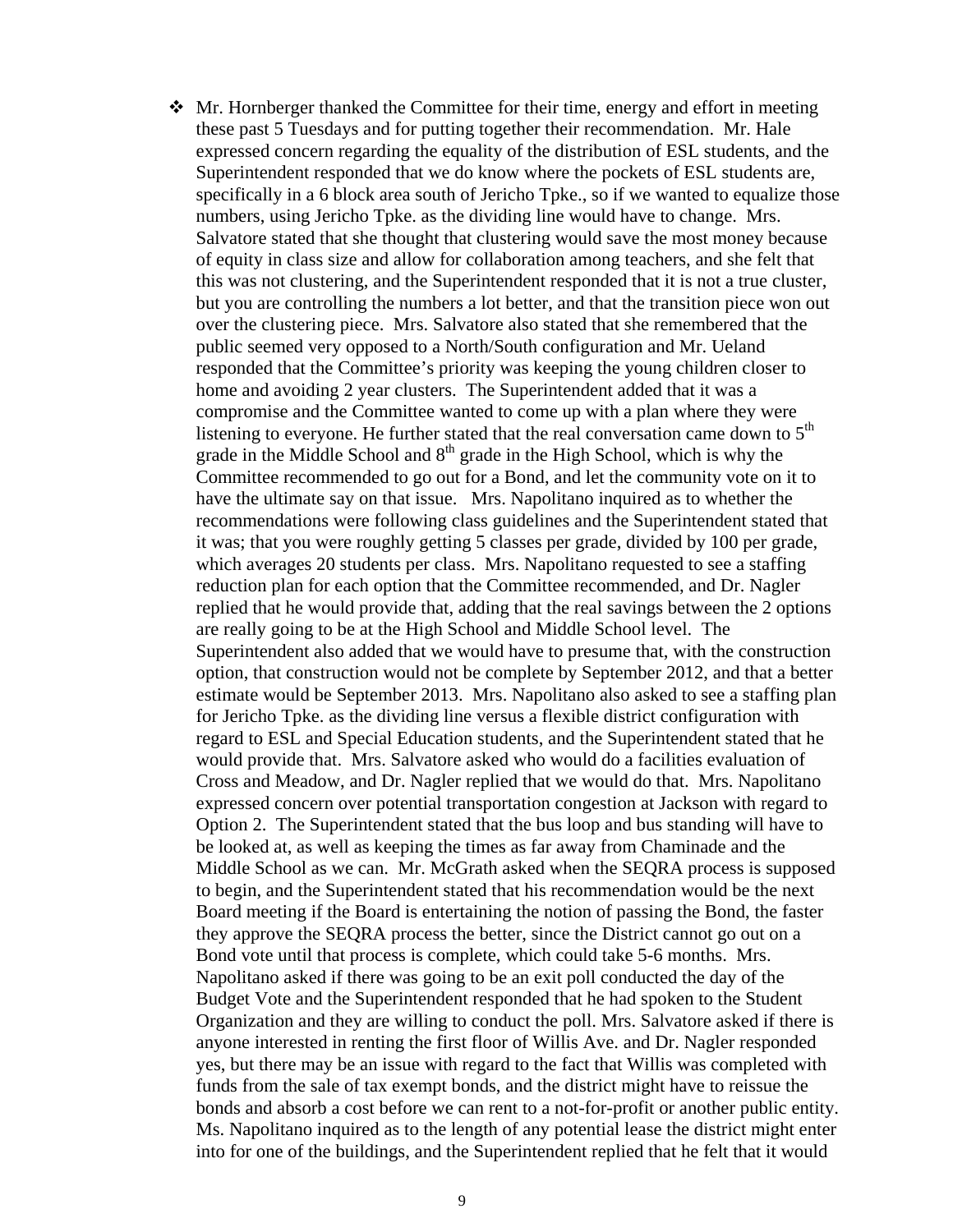probably be 10 years. Mr. Hornberger also inquired about the potential transportation issues at Jackson with regard to Option 2 and the Superintendent replied that approximately 70% of students at Jackson will be eligible for transportation, which may help ease congestion. Mr. Hornberger asked how many classrooms would be constructed with the \$7 million Bond and the Superintendent stated that 11 classrooms will be constructed, roughly 11,000 square ft., construction costs calculated at a high number of \$575/sq. ft. Mr. Hornberger asked how the Committee decided on Option 2 as the recommendation and Mrs. Bischoff replied that the Committee took into account 12 different configurations and took a little bit to come up with the 2 options. It came down to whether or not the community wants the  $5<sup>th</sup>$ grade in the Middle School and the  $8<sup>th</sup>$  grade in the High School, and if they do not, do we want to pay for construction. Mrs. Salvatore asked Mr. Ueland if he thought the bond would pass and he replied that it was almost unanimous among the parents of school age children that they did not want  $5<sup>th</sup>$  grade in the Middle School and  $8<sup>th</sup>$ grade in the High School, and that as for a long term perspective, he would support a bond personally, and he felt that most parents of school age children would as well, but did add that there are many community members facing tough financial times and it was a "tough call". Patricia Navarra, District Council Co-President, stated that she would like to clarify the Committee's thinking with regard to the PreK-2, stating that it keeps the tradition of the neighborhood schools, adding that for people concerned about home values, you can sell your house to someone and say that your children can grow up in their own neighborhood, while offering some clustering, and this seemed like an intelligent compromise that the committee as a whole agreed on. Mr. Hornberger then opened the presentation up to questions from the public.

#### Public Comment:

- $\triangle$  A member of the public stated that the public was given 2 alternatives: either raise taxes or get more state aid. However he thought that there was a  $3<sup>rd</sup>$  alternative: to combine school districts and cut bureaucracy. He also asked what the \$7 million bond is going to do for the taxpayers and the cost per student.
- A member of the public expressed concern over the \$7 million dollar bond and associated interest expense. He also stated that he did not feel that there was any harm in putting younger students on a bus with older students. The Superintendent stated that neither he nor the Board felt that there was any danger in putting the  $8<sup>th</sup>$  grade in the High School, but that the community is more comfortable with a traditional 9-12 High School configuration.
- A member of the public asked the Committee what concerns were raised with regard to having  $5<sup>th</sup>$  grade in the Middle School and  $8<sup>th</sup>$  grade in the High School, and Mrs. Bischoff replied that some parents expressed concern that they didn't want  $5<sup>th</sup>$  graders in with  $7<sup>th</sup>$  graders,  $5<sup>th</sup>$  graders would lose the benefits they would have had in the elementary school, and having grades 5-7 isn't really a Middle School or an elementary school, but more like an Intermediate School.
- A member of the public expressed concern over the \$7 million bond and stated that he felt the proposed 2.5% tax levy is too high.
- $\triangle$  A member of the public expressed surprise over the 2 proposed options, stating that he thought he was going to hear which schools would be closing, adding that he did not feel that students are negatively impacted by transitioning from building to building. He also expressed concern over the Jericho Tpke. split, stating that he feels that it is a class split and that he would like to see more options.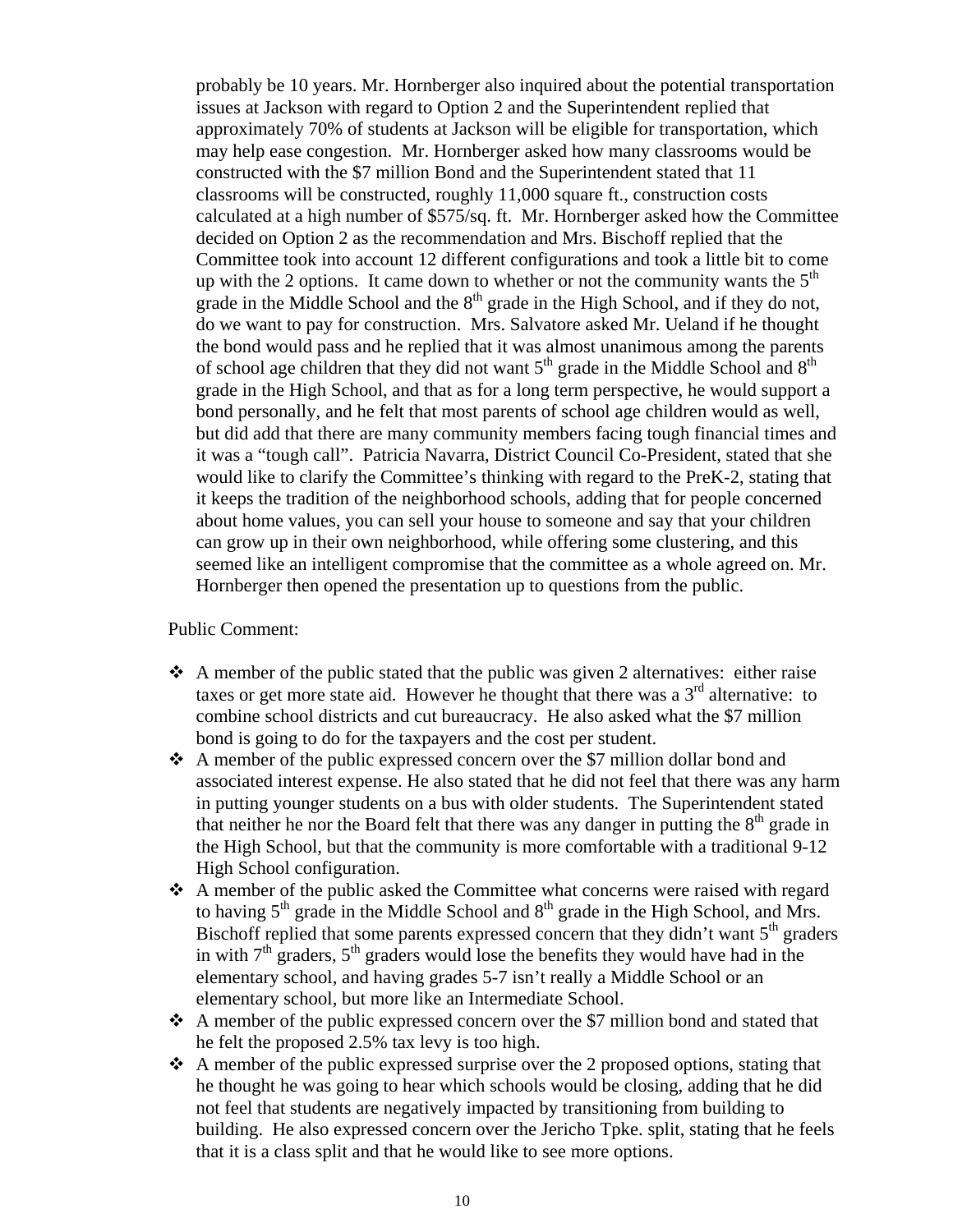- Mrs. Navarra stated that she never heard anyone express fear of students in the Middle or High Schools, adding that people feel very strongly about giving their children the programs that are available to them in the traditional  $5<sup>th</sup>$  grade (elementary) and  $8<sup>th</sup>$  grade (Middle School). She also added that, while they consider the Board's recommendation and what they have asked the Committee to do, they advocate for the kids, and money is not the first concern.
- A member of the public inquired as to the pros and cons of the program for  $5<sup>th</sup>$ graders in the Middle School and  $8<sup>th</sup>$  graders in the High School. The Superintendent responded that a 5,6,7 building really is not a Middle School, and that by certification purposes, two thirds of it is an elementary school, so they would have to decide if it was going to run on a period system or more like an elementary school. Programwise, the  $8<sup>th</sup>$  graders will have more selection of electives, and will be easier in terms of Honors and AP classes.
- A member of the public spoke in support of putting  $5<sup>th</sup>$  graders in the Middle School and  $8<sup>th</sup>$  graders in the High School.
- $\triangle$  A member of the public stated that as a student, he looked forward to transitioning out of elementary school and did not have a problem with older students on the bus ride to school.
- A member of the public thanked the Board of Education for allowing the forming of the Committee, and asked that the Board give the public the opportunity to vote on the Bond issue.
- $\triangle$  A member of the public stated that he would like to see a more finalized plan before he could vote on the 2010-11 budget. Mrs. Salvatore stated that the Committee had just then presented their recommendations to the Board and that the Board would not be in a position to render a decision until, hopefully, the next Board meeting. The Superintendent stated that there was still a lot of work to be done, and that he will make the final recommendation to the Board, that legally, that is how it works. He added that what we are doing now is discussing options in order to get to the final recommendation.
- Mr. Ueland stated that he had pushed for a facilities study and to look at demographics in order to avoid making which school to close a political decision.
- $\triangle$  A member of the public had a question regarding the transition of Kindergarteners for the 2010-11 year.
- $\triangle$  A member of the public stated that she would like to see a revised cost effectiveness projection for the two recommendations and the Superintendent stated that he will provide this, adding that the cost projections for the 2010-11 year remain the same, and that it is the 2012-13 year, should construction be required, that becomes problematic.
- A member of the public expressed concern that some residents whose children attend one particular school had stated that they are solely responsible for passing the budget and if they don't like what is being considered they will vote down the budget which would negatively impact al of the children in the district. The Superintendent cautioned not to take one person's opinion and project it onto the whole community, adding that he has heard from residents that they fully support the budget and unlike many other districts we kept our programs in tact. He further stated that the Committee listened to everyone and tried to give something to everyone and tried to develop a plan that was best for children, adding that passing the budget is best for children.
- $\triangle$  A member of the public asked if there are going to be enough classrooms with the PreK-2 configuration, stating that at the last presentation, Dr. Nagler had presented a